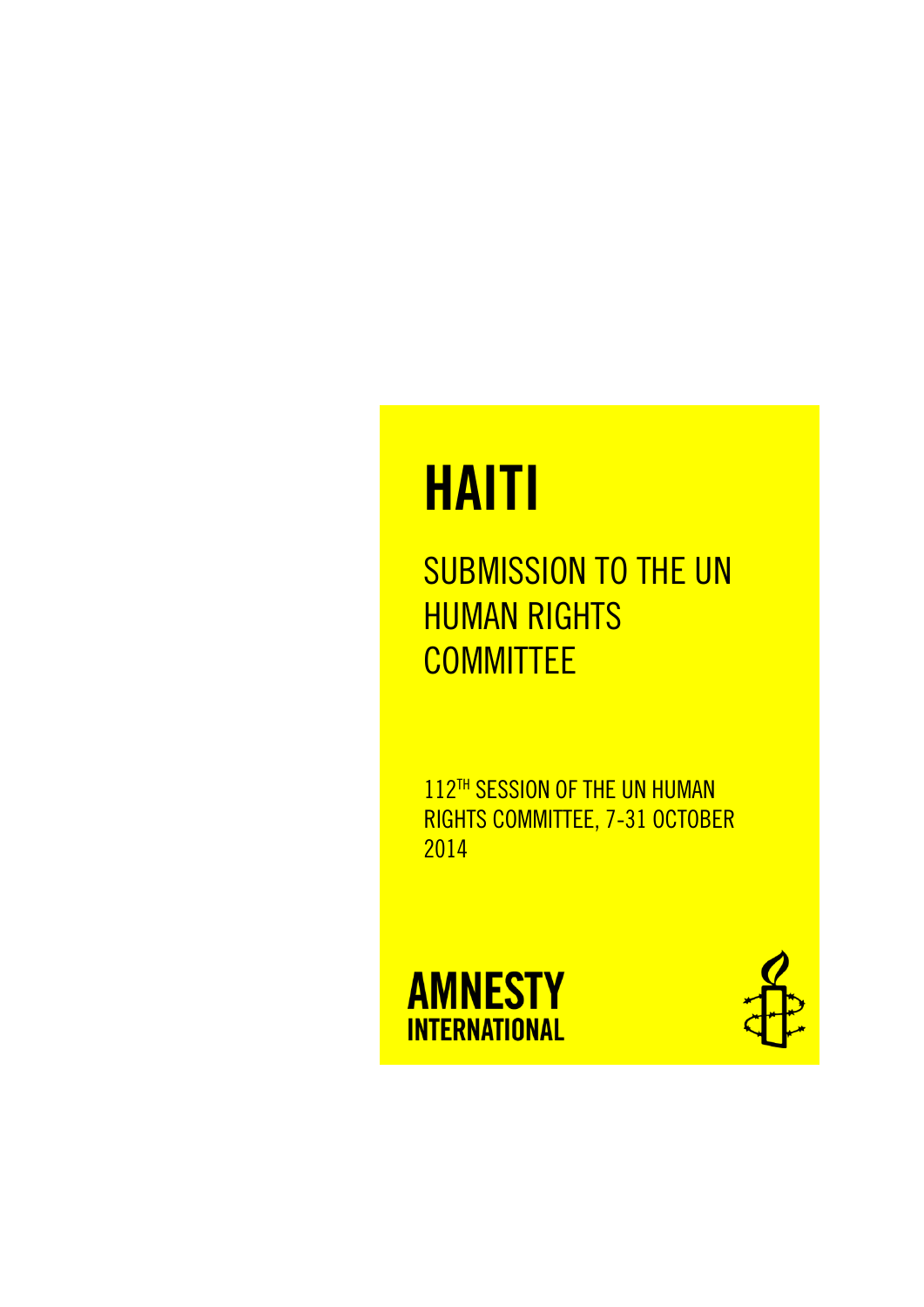Amnesty International Publications

First published in 2014 by Amnesty International Publications International Secretariat Peter Benenson House 1 Easton Street London WC1X 0DW United Kingdom www.amnesty.org

Copyright Amnesty International Publications 2014

Index: AMR 36/012/2014 Original Language: English Printed by Amnesty International, International Secretariat, United Kingdom

All rights reserved. No part of this publication may be reproduced, stored in a retrieval system, or transmitted, in any form or by any means, electronic, mechanical, photocopying, recording or otherwise without the prior permission of the publishers.

> Amnesty International is a global movement of 2.2 million people in more than 150 countries and territories, who campaign on human rights. Our vision is for every person to enjoy all the rights enshrined in the Universal Declaration of Human Rights and other international human rights instruments. We research, campaign, advocate and mobilize to end abuses of human rights. Amnesty International is independent of any government, political ideology, economic interest or religion. Our work is largely financed by contributions from our membership and donations



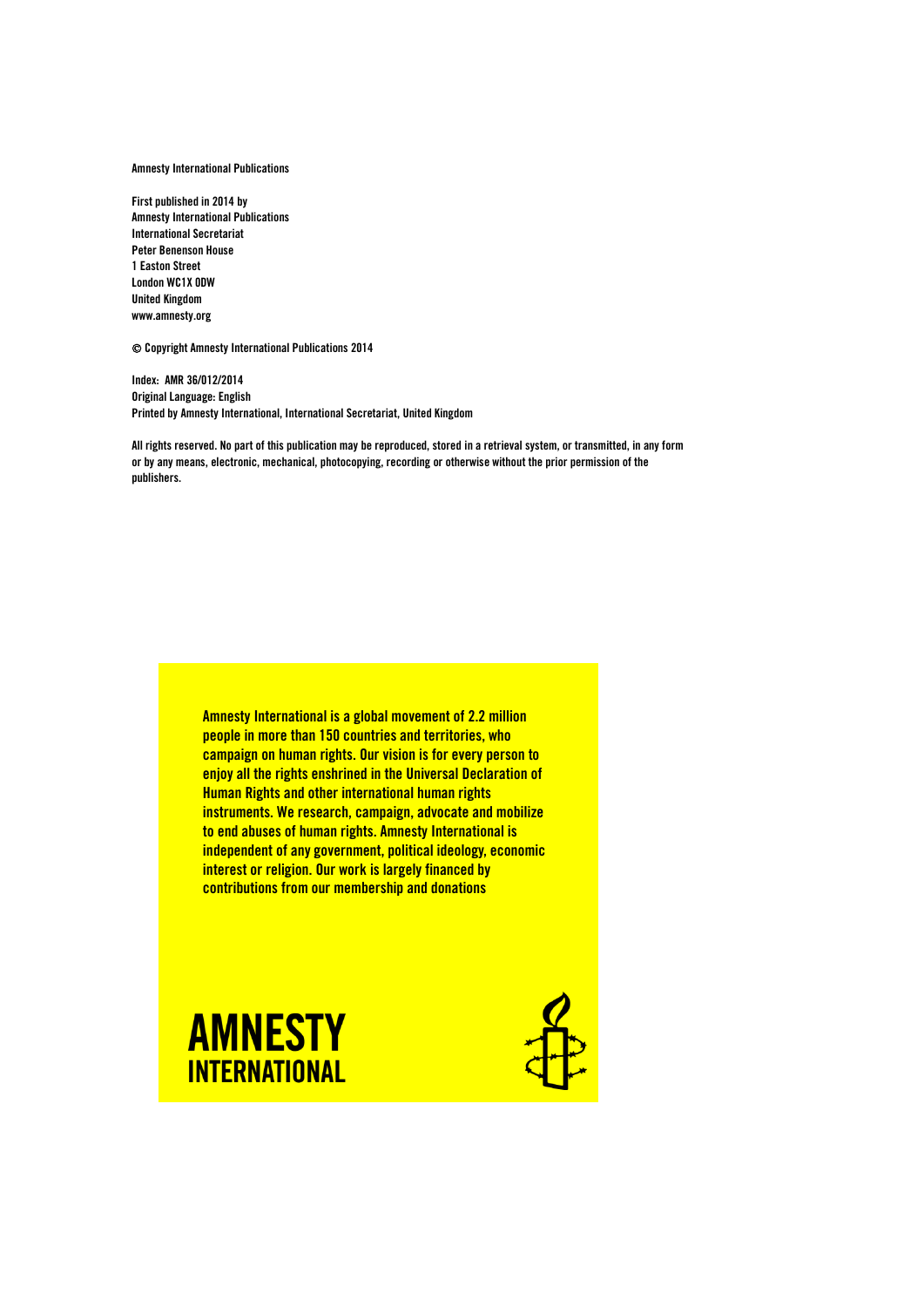## **CONTENTS**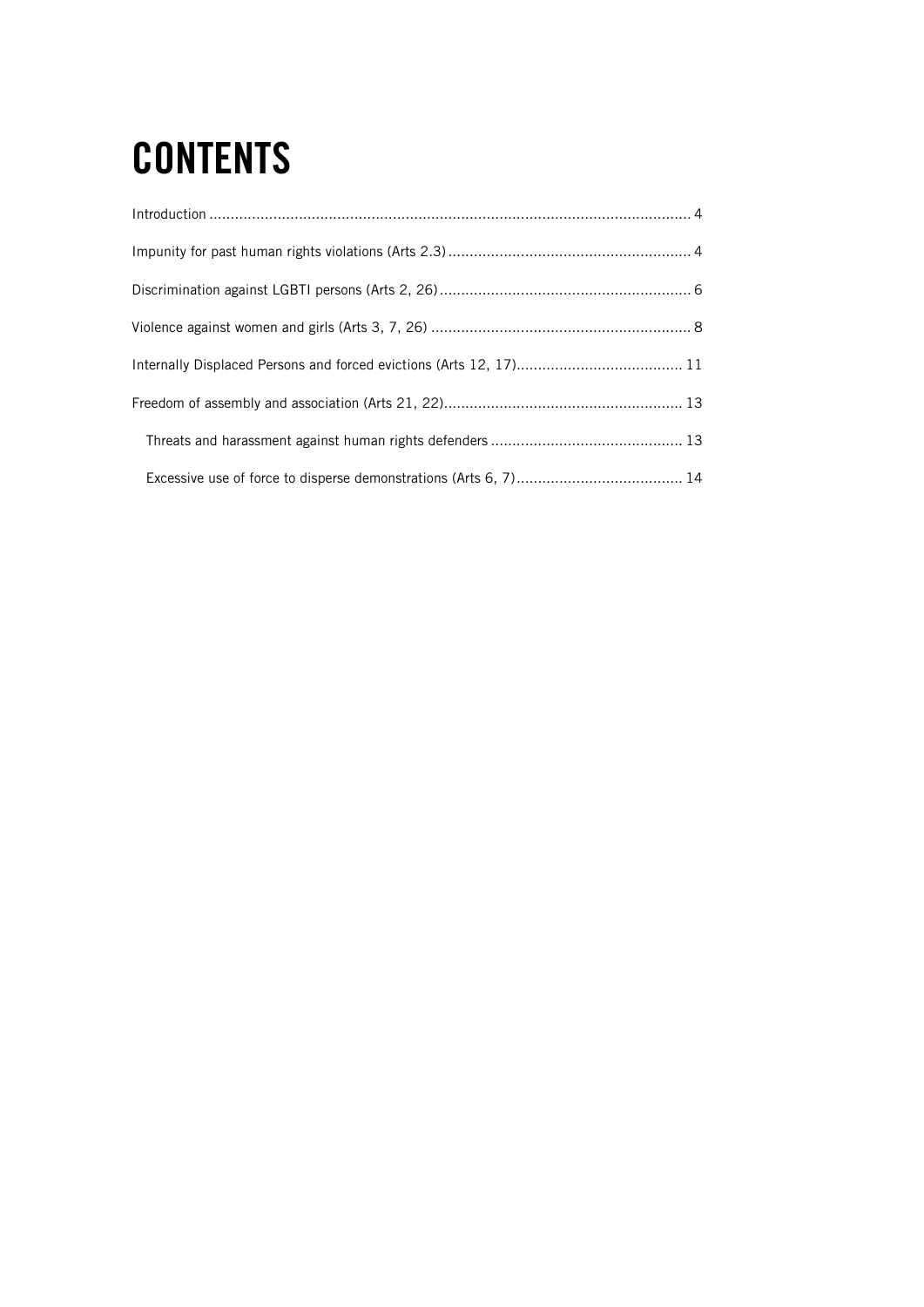## <span id="page-3-0"></span>INTRODUCTION

j

Amnesty International is submitting this briefing to the United Nations (UN) Human Rights Committee (the Committee) ahead of its examination of Haiti's initial report on the implementation of the International Covenant on Civil and Political Rights (the Covenant). The document highlights on-going human rights concerns in Haiti in relation to impunity for past human rights violations, discrimination of lesbian, gay, transsexual and intersex (LGBTI) people, violence against women and girls, the rights of internally displaced peoples (IDPs) and restrictions on the freedom of expression, assembly and association. These issues respond to a number of questions on the Committee's list of issues to be taken up in connection with its review of the state report, and are based on Amnesty International's research.

Amnesty International also submitted information in February 2014 in advance of the Committee's preparations to draw up its list of issues on Haiti at its  $110<sup>th</sup>$ session, in connection with the forced evictions of IDPs. In this submission, the organization updates the Committee in respect to those previously raised concerns.

## <span id="page-3-1"></span>IMPUNITY FOR PAST HUMAN RIGHTS VIOLATIONS (ARTS 2.3)

Amnesty International is concerned that a lack of political will and several delays have hindered the right to effective remedy of victims of human rights violations allegedly committed during the regime of Jean-Claude Duvalier between 1971 and 1986<sup>1</sup>

The authorities re-opened a criminal case against the former Haitian dictator shortly after he returned to the country on 16 January 2011, following a 25-year exile in France. He faced charges of crimes against humanity and serious human rights violations such as murder and torture of political opponents, and of corruption.

In January 2012, an investigating judge ruled that Duvalier should stand trial before a lower court for misappropriation of public funds, but that the statute of limitations had expired on the crimes he was accused of. Both the human rights victims and Duvalier appealed the decision. The appeal began on 13 December 2012.

Duvalier appeared before the Court of Appeal in Port-au-Prince on 28 February 2013, for the first time giving public testimony related to alleged crimes during his rule. Between March and May 2013, eight victims gave testimony in court despite

<sup>1</sup> See Amnesty International, *[You Cannot Kill the Truth: The Case Against](http://www.amnesty.org/en/library/asset/AMR36/007/2011/en/c1eaace5-e98b-4d9c-b0b6-48dcbd7b75ae/amr360072011en.pdf) Jean-Claude Duvalier*, September 2011 (Index: AMR 36/007/2011), available at

[http://www.amnesty.org/en/library/info/AMR36/007/2011.](http://www.amnesty.org/en/library/info/AMR36/007/2011) The report revisits the organization's previous research on widespread as well as systematic human rights abuses committed in Haiti in the 1970s and 1980s.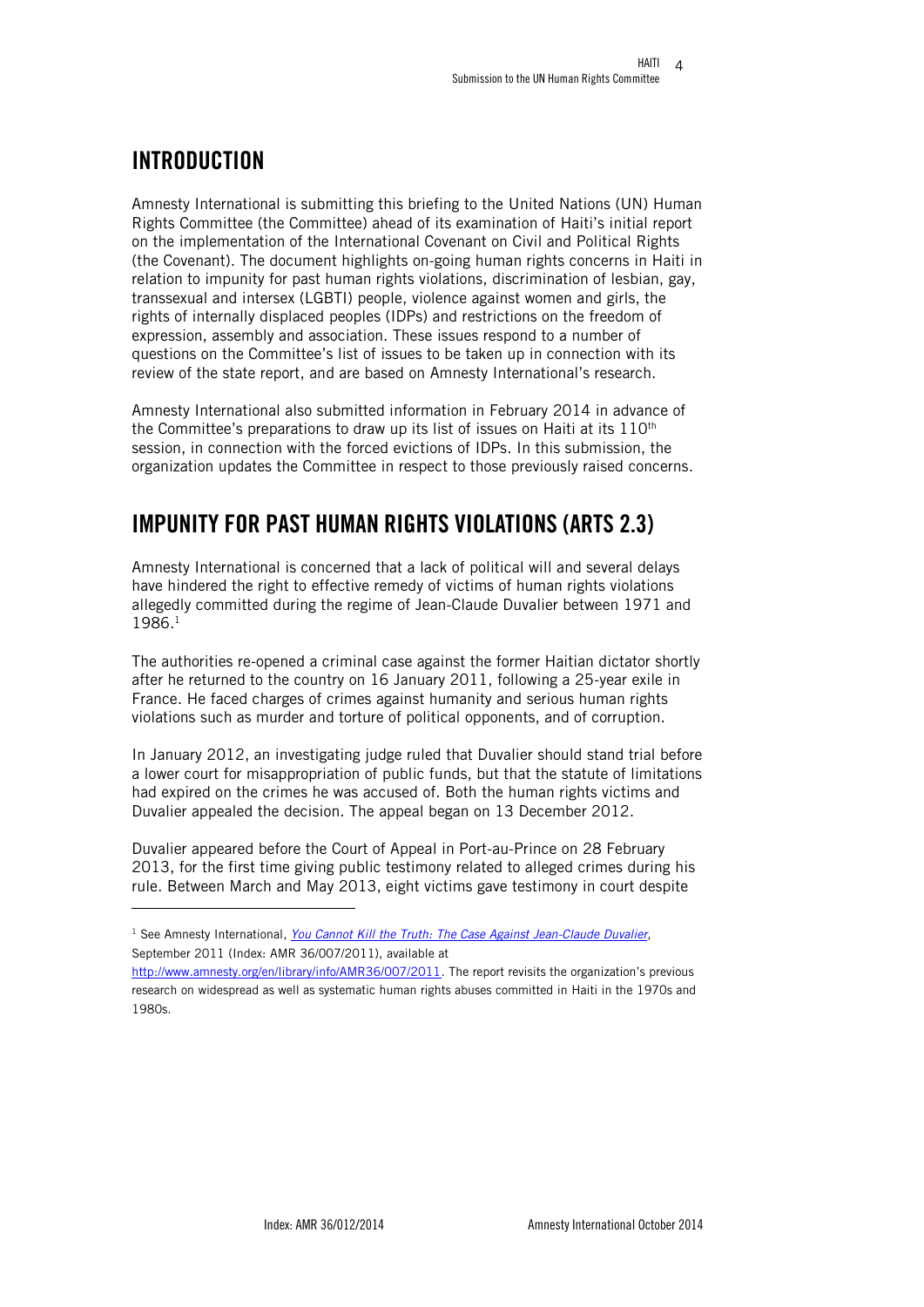objections from Duvalier's lawyers, who had filed an appeal in an effort to prevent victims from exercising their right to participate in the proceedings as civil parties. Victims also faced the hostility of the public prosecutor who systematically dismissed the complainants' arguments and asked biased questions, seeming to have aligned with the defence.

It was only on 20 February 2014 that the Port-au-Prince Court of Appeal made public its decision. It reversed the January 2012 ruling by stating that there can be no statute of limitations for crimes against humanity and these can be prosecuted under Haitian law given that they are defined in international law. The Court of Appeal also ruled there is "substantial evidence" pointing to the indirect involvement and criminal responsibility of Jean-Claude Duvalier for the alleged human rights violations during his presidency. Finally, after recognizing several irregularities in the investigation that led to the January 2012 ruling, the Court appointed one of its sitting judges to further investigate the allegations against Jean-Claude Duvalier. The judge has been tasked with obtaining testimony from victims who had not been heard by the previous investigative judge, as well as with interrogating other people accused by the victims along with Jean-Claude Duvalier. He can also carry out any other activity pertinent to the investigation, such as identifying witnesses and gathering additional evidence.

The February 2014 Court of Appeal decision represents a very positive step forward and a victory for the victims of torture, enforced disappearances and other human rights violations committed under the rule of Duvalier and their relatives. However, structural weaknesses of the Haitian justice system and some shortcomings specific to this case could create further delays and negatively impact on the victims' right to an effective remedy.

In particular, the investigating judge of the Court of Appeal has not been provided with additional resources needed to carry out a complex investigation of this kind, has not been allowed to focus on this case nor has been given extended powers to summon witnesses. No special measure is known to have been taken to protect the judge or the victims and witnesses involved in the case. Moreover, despite several requests from the victims' lawyers and an explicit demand by the Inter-American Commission of Human Rights (IACHR), $<sup>2</sup>$  the Haitian authorities have yet to facilitate</sup> access to archives and to any kind of information which might be useful for the proceedings.

These shortcomings are especially concerning given that the Haitian government has shown no interest in ensuring a timely, independent and impartial investigation into the crimes committed under the regime of Jean-Claude Duvalier. For example President Martelly hinted in several public statements pardoning Duvalier and invited him to several public events, including a state ceremony on 1 January 2014

l

<sup>2</sup> The Inter-American Commission on Human Rights*, IACHR Calls on Member States to Open their Archives on the Human Rights Violations Committed under the Regime of Jean-Claude Duvalier*, May 5, 2014, available at http://www.oas.org/en/iachr/media\_center/PReleases/2014/048.asp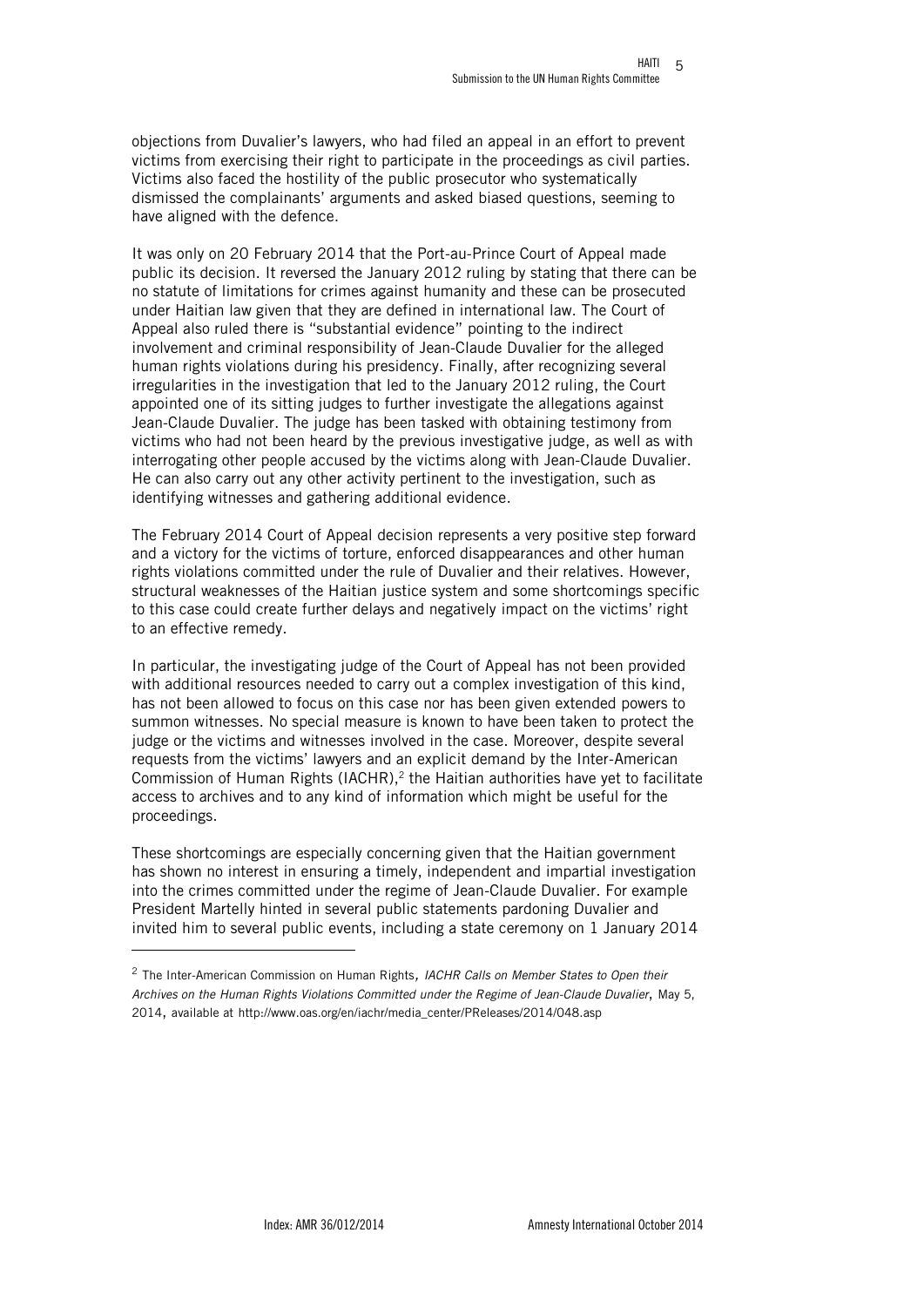to celebrate Independence Day in the city of Gonaïves. In January 2013, the Government issued the former President with a diplomatic passport.

In March 2014, Duvalier's lawyers filed an appeal to the Supreme Court against the February 2014 Court of Appeal. However, the Court of Appeal decided that this appeal did not have a suspension effect and in mid-May the judge tasked with the investigation started hearing the victims.

#### Amnesty International calls on the Haitian authorities to:

- ensure that all victims and their families are able to exercise their right to truth, justice and reparation, including compensation and other benefits;
- $\blacksquare$  ensure that the judicial authorities have adequate and sufficient resources to continue the investigation into the crimes allegedly committed by Jean-Claude Duvalier and/or his subordinates;
- ensure that the additional investigation by the judge of the Court of Appeal, as well as any other future proceedings in the case, is handled fairly and without any political interference;
- $\blacksquare$  take all necessary measures to ensure the protection of judges dealing with the investigation, as well as victims and witnesses;
- ensure full access to official files held by the State that could serve as evidence of the human rights violations committed under the Duvalier regime.

## <span id="page-5-0"></span>DISCRIMINATION AGAINST LGBTI PERSONS (ARTS 2, 26)

LGBTI people suffer high levels of discrimination in Haiti, often translating into acts of violence, harassment and intimidation. According to activists Amnesty International spoke with, the situation has worsened since the January 2010 earthquake, following public statements made by anti-LGBTI groups at the time, including some foreign religious aid groups, that accused LGBTI communities of being a cause of the earthquake. $3$  In 2010, a human rights group working on behalf of LGBTI communities reported several cases of hate crimes involving sexual violence against LGBTI people in displacement camps.<sup>4</sup>

A spike in violence occurred in the summer of 2013, following increased speculation by some religious groups that LGBTI activists were seeking the adoption of legislation authorizing same-sex marriage in Haiti. Although such a project was not on the agenda of LGBTI groups, the Haitian Coalition of Religious and Moral

<sup>&</sup>lt;sup>3</sup> Interview with Amnesty International, July 2013.

<sup>4</sup> Anne-Christine d'Adesky and PotoFanm+Fi, Beyond Shock, 2013, page 33.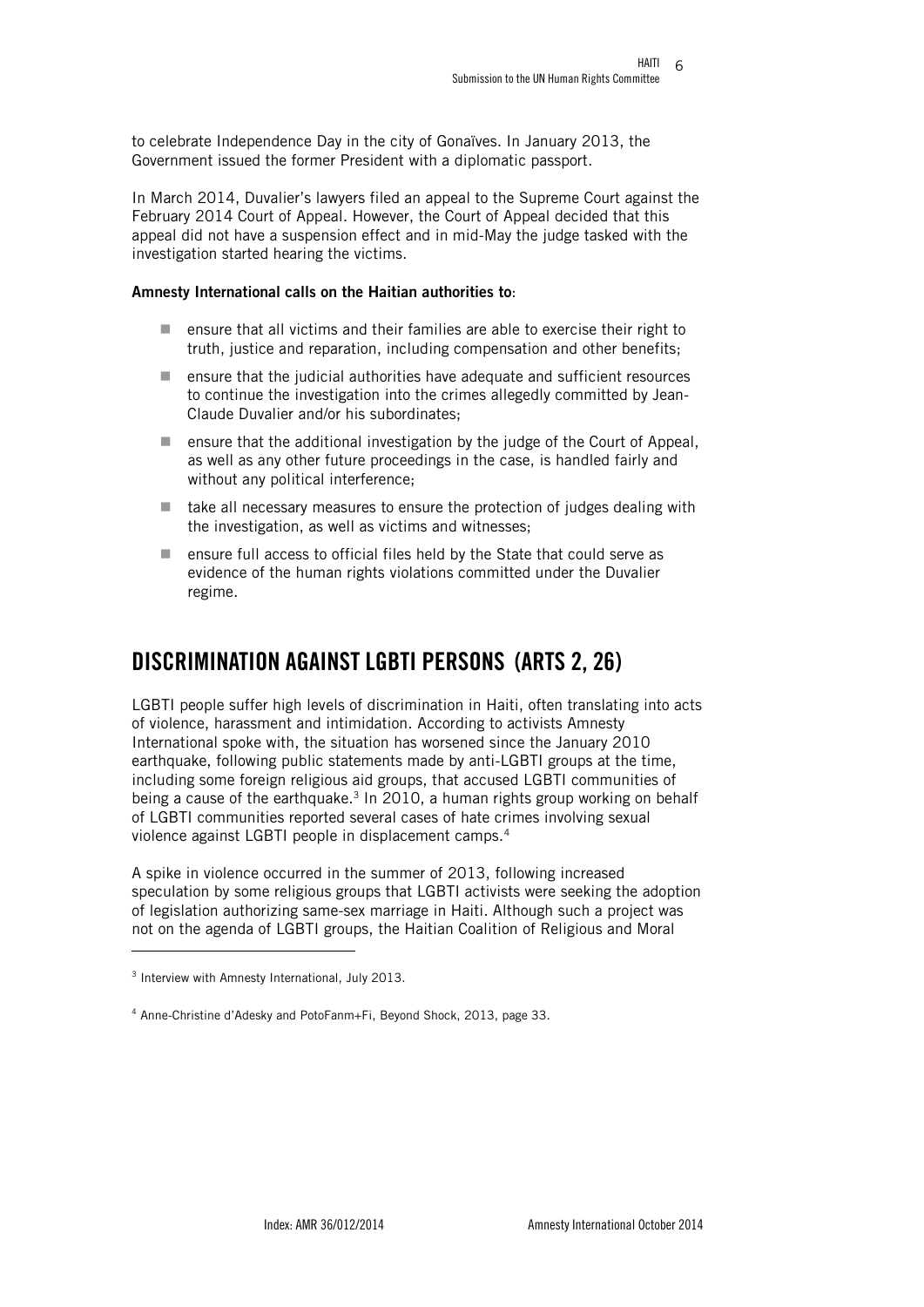Organizations (*Coalition haïtienne des organisations religieuses et morales*) called for demonstrations against LGBTI rights and same-sex marriage in several towns of the country. Local human rights organisations reported that acts of violence and aggression against persons perceived to be LGBTI occurred during and after the first march on 19 July 2013 in Port-au-Prince. 5 In a statement published on 30 July 2013, IACHR referred to 47 cases of violence and aggression against people who identified as or were perceived to be LGBTI between 17 and 24 July 2013, including attacks with knives, machetes, cement blocks, rocks, and sticks.<sup>6</sup> No individuals are known to have been brought to justice for these acts.

Although the Minister for Human Rights swiftly condemned the violence and called on the population to be tolerant, other state officers were reported to have more complacent attitudes towards the demonstrations. For example, media outlets reported that the regional director of the Ministry of Social Affairs in Jacmel took part in the local demonstration on 28 July and stated that a "general fight" to combat "the spreading of homosexuality" was needed.<sup>7</sup>

Although no other wave of violence against LGBTI people has been reported since then, LGBTI rights organisations continue to document and report isolated acts of anti LGBTI hate crime. For example, a Haitian LGBTI organisation reported to Amnesty International that on 29 January 2014 a 22 year-old man was queuing in a community restaurant in the municipality of Carrefour when he was verbally and physically attacked. He was injured in both legs and in his left eye. A judicial complaint was filed on 13 February but an investigation has yet to be carried out.

Haitian human rights organisations consider the response by the police to cases of violence and harassment of LGBTI people to be generally inadequate. Police officers often display reluctance in intervening in cases of this kind, or show discriminatory attitudes towards the victims who are consequently re-victimised. As a consequence, LGBTI people are generally discouraged from reporting incidents to the police. However, a training module for new recruits on LGBTI rights is currently being developed by the police in collaboration with LGBTI groups.

Despite promises made to human rights groups, the Haitian authorities have until now failed to implement awareness raising campaigns and education programmes to combat discrimination based on sexual orientation and gender identity.

l

<sup>5</sup> Amnesty International, *Haiti: Anti-LGBTI march threatens more violence*, 26 July 2013, (Index: AMR 36/015/2013), http://www.amnesty.org/en/library/info/AMR36/015/2013/en *and* Amnesty International, *Haiti:*  Further information: Anti-LGBTI march threatens more violence, 2 August 2013, (Index: AMR 36/016/2013), http://www.amnesty.org/en/library/info/AMR36/016/2013/en

<sup>6</sup> Inter-American Commission on Human Rights, *IACHR Condemns Recent Wave of Violence against LGTBI Persons in Haiti*, 30 July 2013,

http://www.oas.org/en/iachr/media\_center/PReleases/2013/054.asp

<sup>7</sup> Radio television Caraibes, *Jacmel, homosexualité: le directeur départemental des Affaires sociales lance un SOS*, 31 July 2013.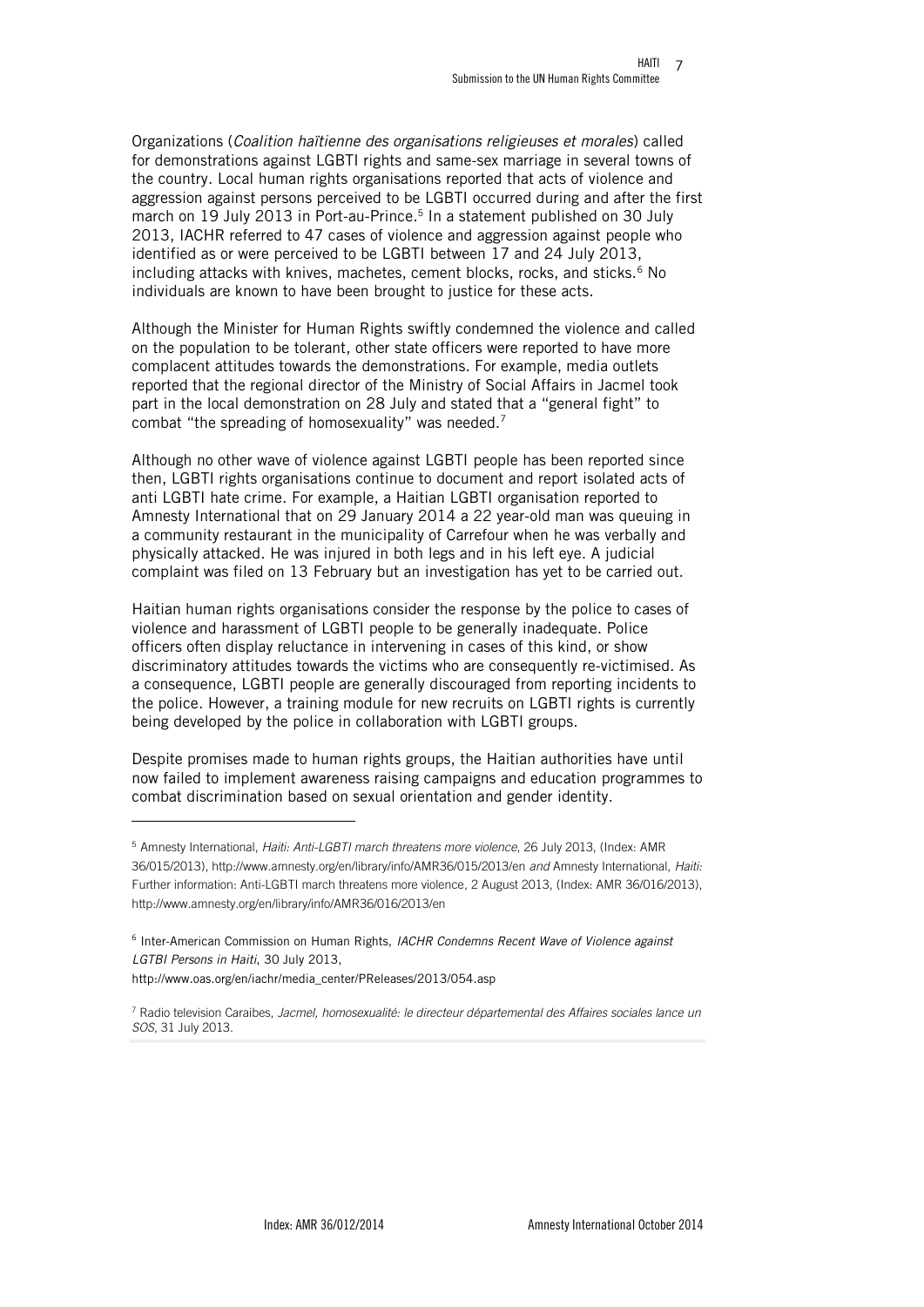*A draft Bill on the prevention, sanction and eradication of violence against women*<sup>8</sup> (see the section below) which was prepared in 2011 by the Ministry for the Status of Women and Women's Rights included protection against discrimination based on sexual orientation. However, the draft bill has yet to be introduced to Parliament.

The new *Law on Adoption*, <sup>9</sup> which entered into force in November 2013 contains some important provisions which move Haiti towards compliance with international standards on adoption. However, by restricting adoption only to heterosexual couples (article 8), the law discriminates on the ground of sexual orientation.

#### Amnesty International calls on the Haitian authorities to:

- $\blacksquare$  fully investigate all incidents and acts of violence suspected of being motivated by anti-LGBTI discrimination and to bring those responsible to justice;
- carry out specific trainings for police officers and other state agents on how to handle cases of violence, harassment and intimidation against people who identify as LGBTI;
- to implement human rights education and anti-discrimination awarenessraising programs in collaboration with LGBTI rights organisations;
- to repeal the discriminatory provision in the new *Law on Adoption* and ensure that all future legislation complies with the prohibition of discrimination

## <span id="page-7-0"></span>VIOLENCE AGAINST WOMEN AND GIRLS (ARTS 3, 7, 26)

Amnesty International remains seriously concerned at the high incidence of violence against women and girls, including domestic and sexual violence. The organisation analysed the problem in a report published in  $2008<sup>10</sup>$  and documented a worsening trend in the aftermath of the earthquake.<sup>11</sup> Amnesty International highlighted how

 $\overline{\phantom{0}}$ 

<sup>9</sup> Law published on Le Moniteur, 15 November 2013, available at http://www.ejpd.admin.ch/content/dam/data/gesellschaft/adoption/herkunftslaender/ld-haiti-adoptionsgesetzf.pdf

<sup>10</sup> Amnesty International, *Don't turn your back on girls: sexual violence against girls in Haiti*, November 2008, (Index: AMR 36/004/2008), http://www.amnesty.org/en/library/info/AMR36/004/2008/en

<sup>11</sup> Amnesty International, *Aftershocks: Women speak out against sexual violence In Haiti's camps (*Index: AMR 36/001/2011), http://www.amnesty.org/en/library/info/AMR36/001/2011/en

<sup>&</sup>lt;sup>8</sup> Loi cadre pour la prevention, sanction et elimination des violences faites aux femmes.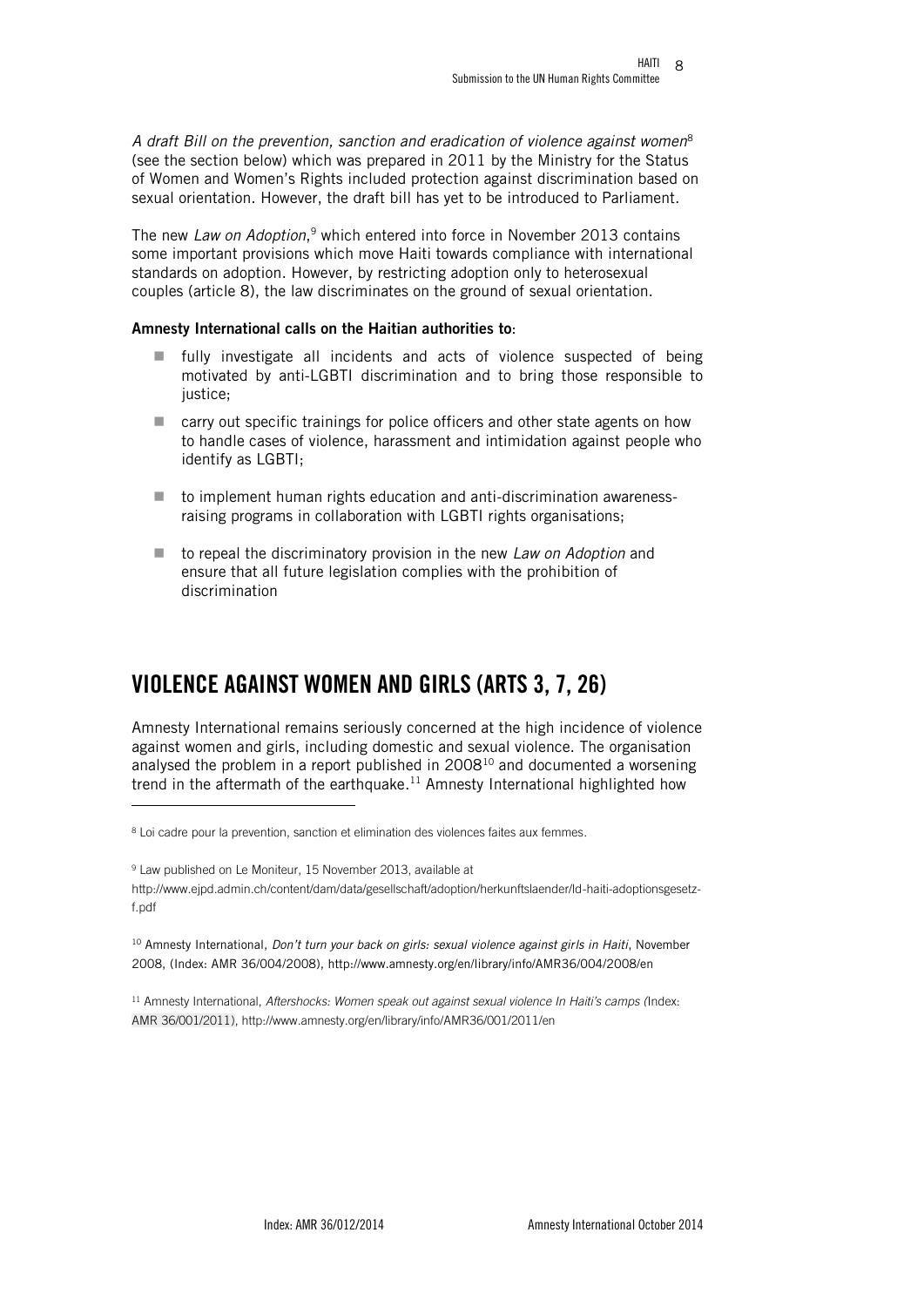displacement and camp conditions had increased the risks of gender-based violence for women and girls, while the destruction of police stations and court houses had even further weakened the state's ability to provide an adequate response to the problem.

Following pressure from national and international human rights organisations, humanitarian agencies multiplied efforts to set up protection measures in camps, such as providing solar lighting along with whistles and flashlights to women and girls, while the National Police increased patrols and ensured permanent presence in some of the bigger camps. However, Haitian authorities failed to set up a comprehensive plan to ensure long term protection and security for women and girls in displacement camps or to put protection of women and girls at the centre of recovery and reconstruction efforts. As a consequence, protective measures were discontinued. Moreover, women and girls being relocated from IDP camps to areas with high levels of violence through the rental subsidy programmes do not seem to have received adequate protection and support in relation to gender-based violence.

It remains difficult to measure trends of gender-based violence and impact of policies, as effective mechanisms to collect and collate this information are not yet in place. Statistics are collected by a wide range of governmental institutions, civil society organisations and UN agencies but there continues to be a lack of coordination and systematisation.

In recent years, important steps have been taken to initiate legislative reforms that would improve the legal framework for the prevention, detection and prosecution of gender-based violence. In 2011, the Haitian Ministry on the Status and Rights of Women, in partnership with the National Round Table on the Prevention of Violence against Women<sup>12</sup> (National Round Table) initiated a round of consultations to assist in drafting a comprehensive *Bill on the prevention, prosecution and eradication of violence against women*. The draft bill provided a definition of rape aligned with human rights standards, including a specific provision dealing with marital rape as a crime. It also contained provisions on sexual harassment and stalking and decriminalized abortion during the first 12 weeks of pregnancy on health grounds. In parallel, a reform of the Penal Code was launched by the Minister of Justice, with one of the draft versions including some positive elements to improve the penalisation of sexual violence. However, both pieces of legislation are far from being approved. The Minister for the Status and Rights of Women has yet to introduce the *Bill on the prevention, prevention and eradication of violence against women* to Parliament, while the difficulties affecting the Haitian parliament have impacted on its capacity to move the reform of the Penal Code forward.

Over the last decade, the national police force has taken some steps to improve its capacity to respond to gender-based violence. For example, in 2005 an Office for the Coordination of Women's Affairs<sup>13</sup> was established with the main aims of

 $12$  Table de la Concertation Nationale contre les violence faites aux femmes.

<sup>13</sup> Bureau de la Coordination Nationale des Affaires Féminines –CNAF.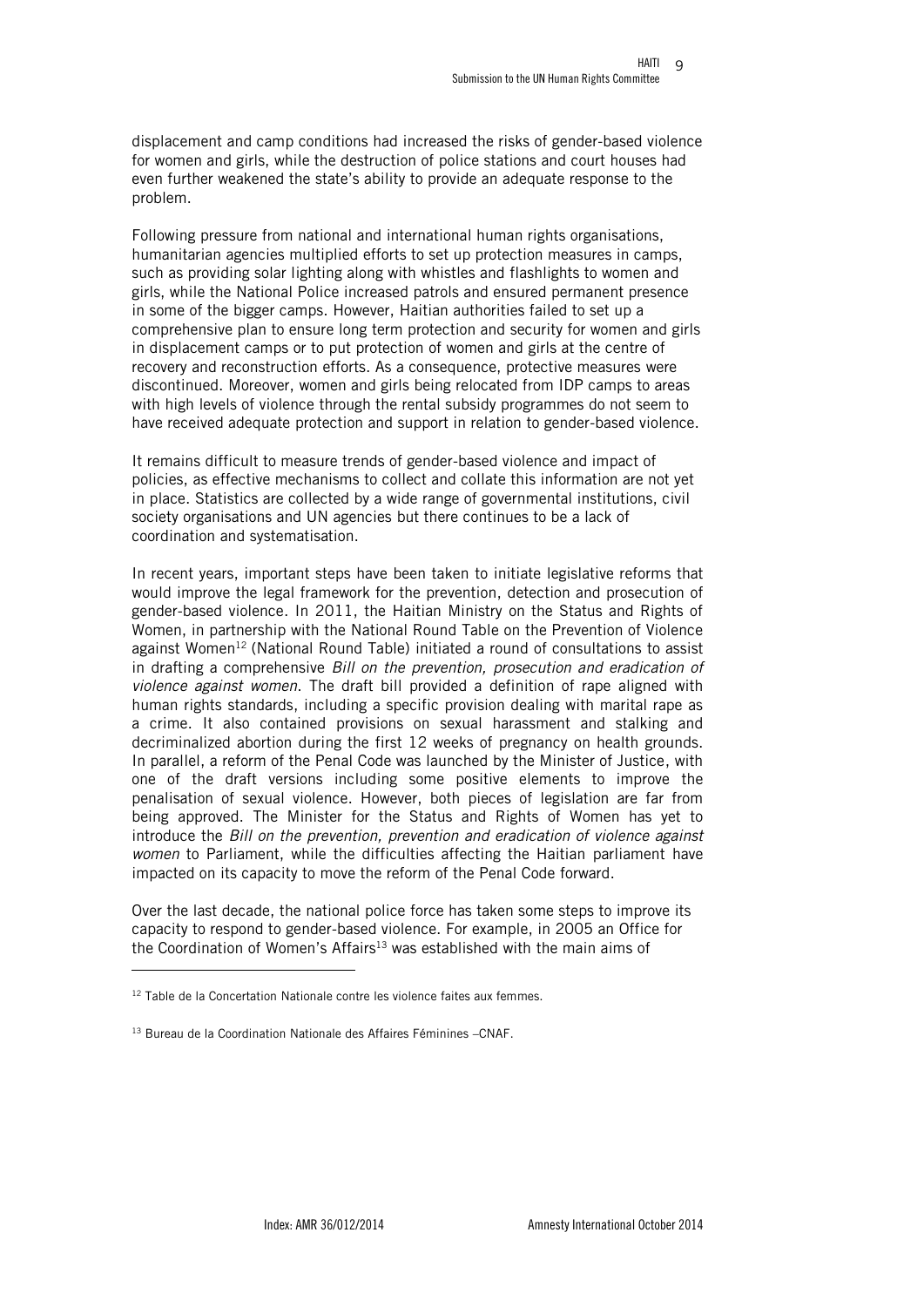training police officers to address discrimination against women and of promoting the recruitment of female police officers. In 2009 a special unit of police officers trained to respond to victims of sexual violence was established. The unit implemented a pilot project in two police stations - Fort National and Delmas 33 by setting up special procedures for responding to female victims of violence. The unit was severely hit by the earthquake, as some of the trained police officers died and the premises collapsed.

Despite these efforts, Haitian women's rights organisations Amnesty International spoke with, believe that the capacity of the National Police to provide an effective response to gender-based violence remains limited. Lack of resources, insufficient training and the still limited number of female police officers are among the main contributing factors to these weaknesses. A study on the implementation of indicators on the rule of law published in 2013 revealed that 62.5% of the surveyed experts considered that the police professionally responded to cases of sexual violence, while only 56.2% positively valued the police's response to cases of domestic violence.<sup>14</sup>

Despite Haitian human rights organisations reporting an increase in the number of convictions and cases of sexual violence reaching trial, these represent a very small fraction of the reported cases. A report by the Human Rights Section of the United Nations Stabilization Mission in Haiti (MINUSTAH) published in August 2013 found that law enforcement and judicial institutions only took appropriate action on a tiny percentage of the complaints of sexual offences that they received. <sup>15</sup> This is due to several reasons, including failure to systematically and adequately register the complaints, high backlog of cases, and the unlawful practise of seeking conciliation between the victim and the alleged perpetrator -mainly carried out by justices of the peace.

Another contributing factor highlighted by the report is the unwillingness of authorities to process complaints of rape in the absence of a medical certificate. While this can constitute a valuable piece of evidence, investigation and prosecution of allegations of rape can and should be initiated in cases were a certificate has not been obtained. The delays of the justice system to deal with cases of sexual violence mean that often witnesses withdraw, important evidence is lost and in many cases the victims drop the charges as a result of undue pressure from alleged perpetrators and/or their families. The absence of a programme to protect victims of sexual violence and witnesses and the inadequacy of the existing legal aid programmes means that victims are in most part left vulnerable and without legal support during the judicial proceedings.

l

<sup>&</sup>lt;sup>14</sup> UN Office of the High Commissioner for Human Rights and Department of Peacekeeping Operations, *Rule of Law Indicators Project on Haiti: October-November 2011*, project implemented in Haiti by Vera Institute of Justice and published in February 2013.

<sup>&</sup>lt;sup>15</sup> United Nations Stabilization Mission in Haiti and Office of the High Commissioner for Human Rights, *La Réponse policiere et judiciaire aux cas de viol en Haïti*, August 2013.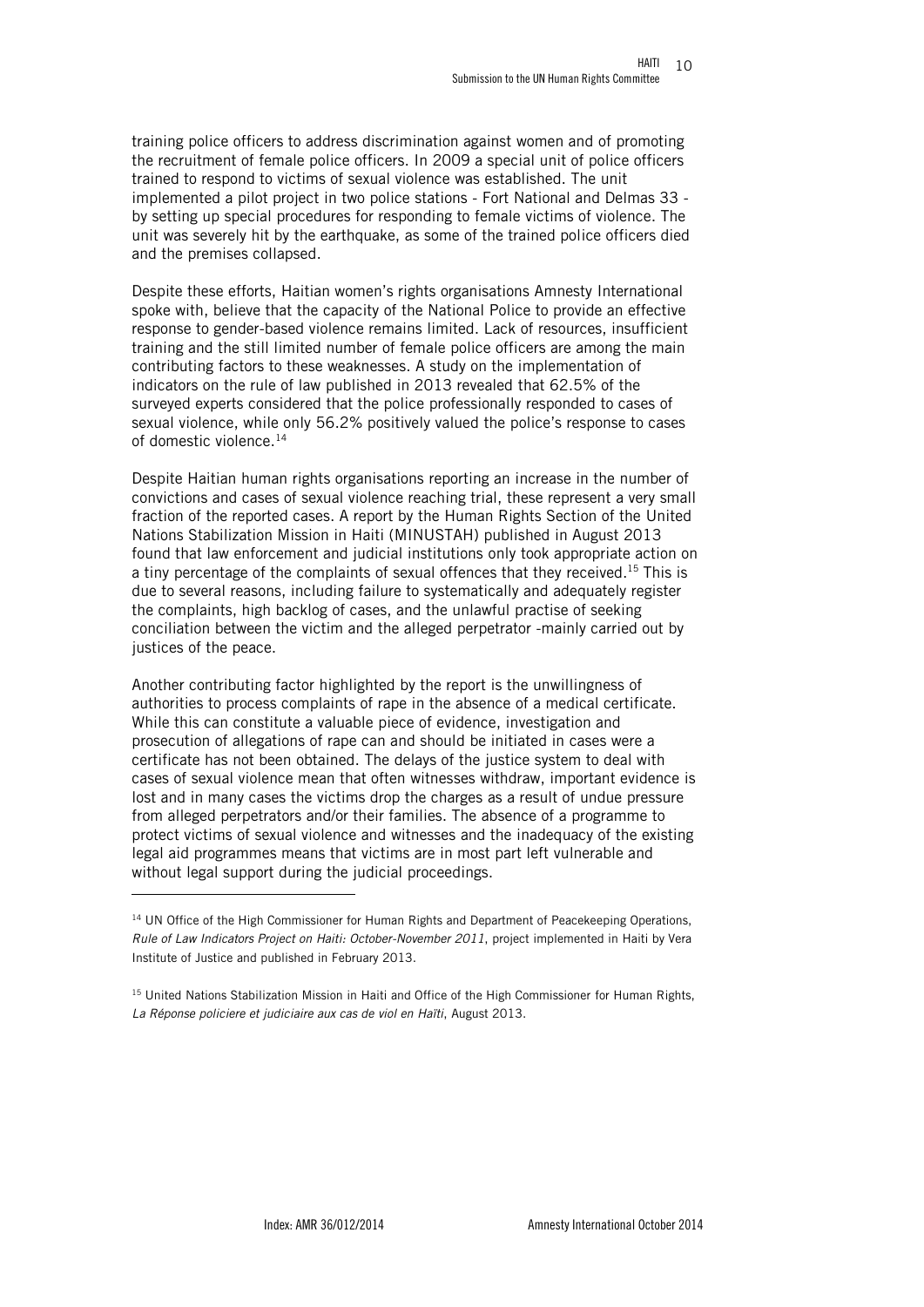Victims of gender-based violence also face difficulties when they need to escape their own homes for safety reasons, as there is no State-run shelters for victims and survivors of sexual and domestic violence. Although some Haitian women's rights organisations have established some safe homes, the capacity to provide adequate protection and support to victims of gender-based violence remains dependant on funding and it is generally limited.

#### Amnesty International calls on the Haitian authorities to:

collect comprehensive data across Haiti and systematically measure the nature and extent of violence against women and girls, including rates of successful prosecution, and make the results public in both official languages;

■ map the risks of gender based violence for women and girls still living in displacement camps and for those who have been relocated and provide effective protective measures based on to the beneficiaries' needs;

 adopt the *Bill on the prevention, prosecution and eradication of violence against women;*

 $\blacksquare$  reform the Penal Code to include a comprehensive definition of rape, criminalise marital rape and sexual harassment;

 $\blacksquare$  ensure that the police and judicial authorities systematically and effectively register all complaints of gender-based violence, and that such complaints are promptly, impartially and effectively investigated;

 expand training for police officers and allocate adequate resources to the National Police in order to ensure that all victims of gender-based violence are treated in a professional manner, without discrimination ;

 to provide public legal assistance and special protection to victims and survivors of rape and other forms of sexual violence, including by increasing the number of shelters for victims and survivors.

## <span id="page-10-0"></span>INTERNALLY DISPLACED PERSONS AND FORCED EVICTIONS

## (ARTS 12, 17)

l

In the submission sent in advance of the Committee's preparations to draw up its list of issues for Haiti, Amnesty International highlighted serious concerns regarding violations of the Covenant that have occurred in the context of forced evictions from IDP camps, such as lack of investigation into fires in IDP camps, arbitrary detentions and illegal threats of arrest, excessive use of force during evictions and discrimination against people living in camps. <sup>16</sup> Although few further reports of

<sup>16</sup> The submission was based on the report *Nowhere to go: forced evictions in Haiti's camps for displaced people,* January 2013 (Index: AMR 36/001/2013), http://www.amnesty.org/en/library/info/AMR36/001/2013/en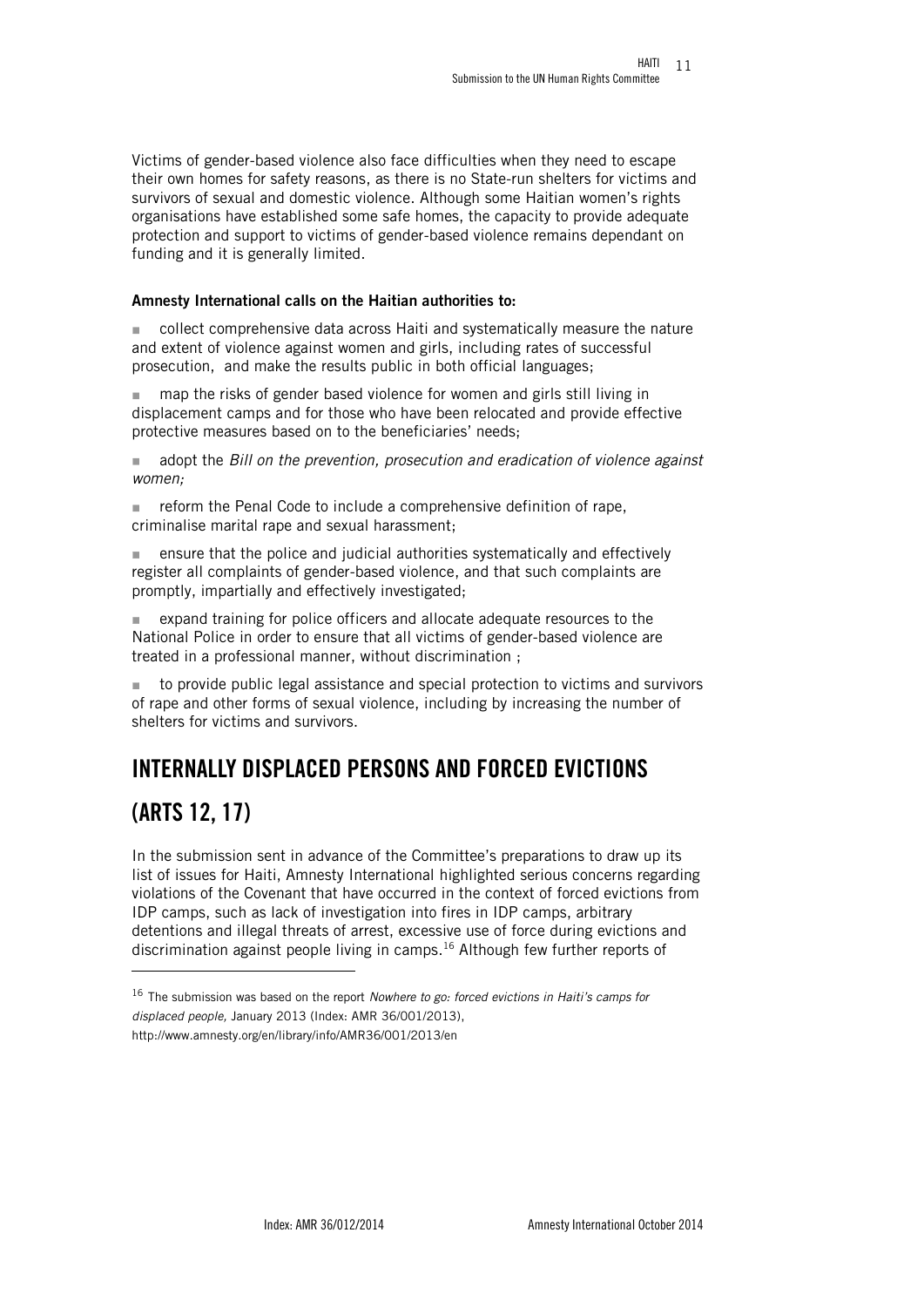forced evictions have been received since that correspondence was sent, Amnesty International remains concerned that no effective investigation seem to have been carried out and that no sustainable measure has been put in place to avoid forced evictions in the future.

Amnesty International is also concerned that the authorities are failing to provide IDPs with durable solutions. The most prevalent solution provided to address internal displacement continues to be the provision of rental subsidies to displaced families. Beneficiaries of those programmes receive a subsidy to rent accommodation of their choice for a year and an additional small grant. The rental subsidy programmes have had the positive effect of removing several hundred thousands of people from insalubrious living conditions in camps. However, they do not provide durable solutions for the people, as most of them have difficulties to stay in the same accommodation after the end of the subsidies.<sup>17</sup>

#### Amnesty International is calling on the Haitian authorities to:

- adopt a moratorium on all mass evictions until adequate safeguards have been put in place to ensure that all evictions comply with international human rights standards;
- adopt and enforce legislation prohibiting forced evictions, including safeguards which must be complied with prior to any eviction, in conformity with the UN Basic Principles and Guidelines on Development-Based Evictions and Displacement;
- $\blacksquare$  effectively investigate all cases of forced evictions and of threats of forced evictions and bring perpetrators to justice, and provide victims of forced evictions with effective remedies;
- set in place plans to relocate IDPs from camps based on durable solutions which ensures that all alternative accommodation meets the requirement for adequacy of housing under international law.

<sup>17</sup> See also the Special Rapporteur on the Human Rights of Internally Displaced People, *Haiti: Time to push for development to achieve durable solutions for the internally displaced and the vulnerable*, 4 July 2014. After his visit to Haiti, the UN Special Rapporteur pointed out that the rental subsidies programmes do not represent a durable solution and recommended carrying out a needs assessment to know the durable solutions requirements of different categories of all IDPs, verify the location of those who live outside of camps, and a survey of their intent to know which durable solutions would work for them on the basis of consultation and participation.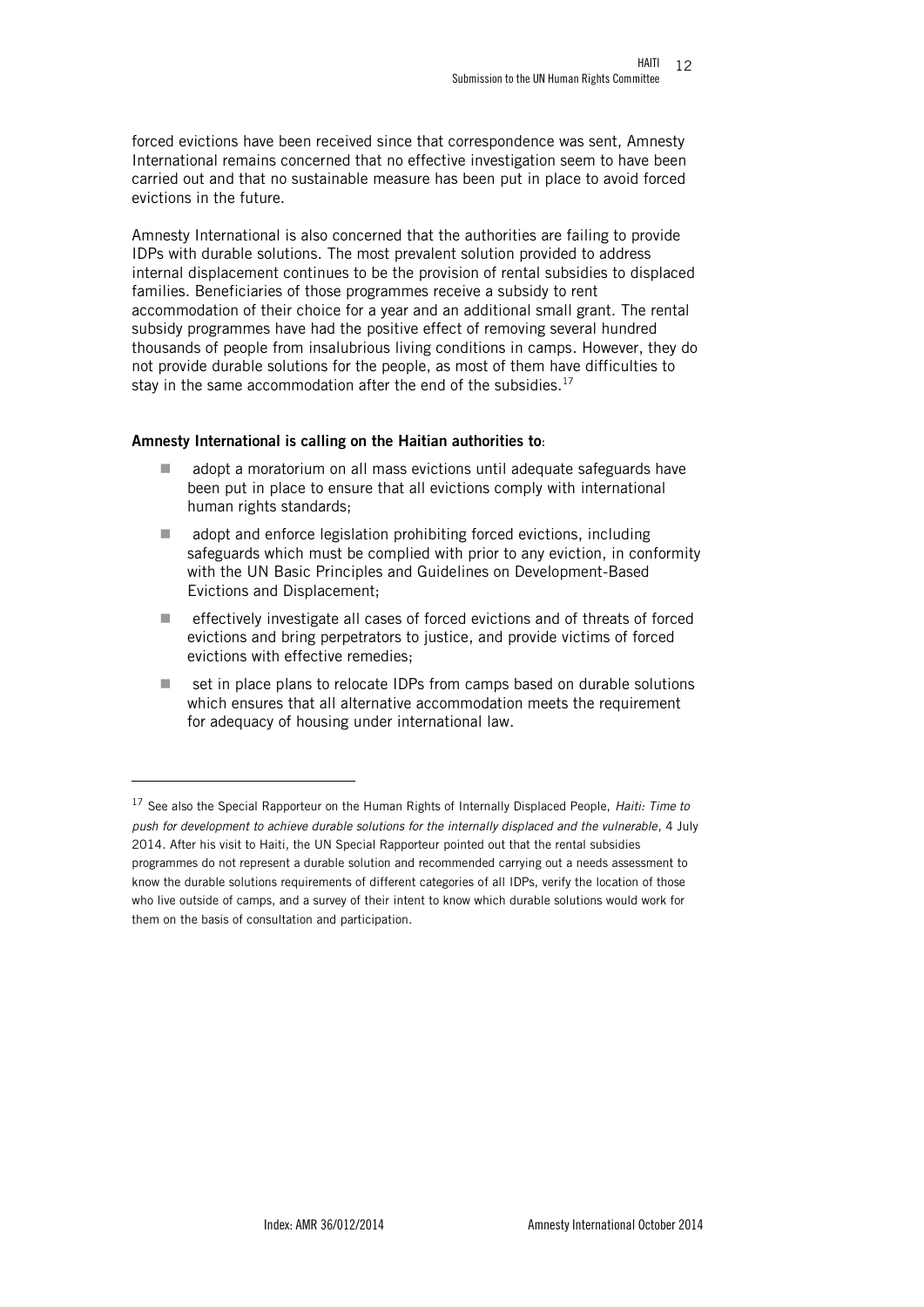## <span id="page-12-0"></span>FREEDOM OF ASSEMBLY AND ASSOCIATION (ARTS 21, 22)

### <span id="page-12-1"></span>THREATS AND HARASSMENT AGAINST HUMAN RIGHTS DEFENDERS

Amnesty International is concerned about the increase in attacks, threats and harassment against human rights defenders, including lawyers, in the last two years. In many cases the acts seem to be related to the lawyers' and defenders' work. In most cases, the authorities have failed to carry out thorough and prompt investigations, sending a message that these attacks are permitted. Moreover, authorities have not provided effective protection measures to enable the defenders to carry out their work without fear of reprisals.

In 2012, human rights lawyer Mario Joseph reported having suffered escalating series of threats, harassment and intimidation, including death threats by phone and police vigilance in proximity of his office and home. Mario Joseph is the managing attorney at the International Lawyers Office (*Bureau des Avocats Internationaux*), a public interest law firm, which is involved in sensitive judicial cases such as proceedings against former dictator Jean-Claude Duvalier, complaints against the UN for their alleged involvement in spreading the cholera epidemic in Haiti, and cases of forced evictions of people made homeless after the earthquake. In October 2012, the IACHR issued precautionary measures in favour of Mario Joseph requesting the Haitian state to adopt any necessary measures to guarantee his life and personal integrity. The Haitian authorities have not contacted Mario Joseph for the implementation of such measures.

The President and other members of **Kourai**, an LGBTI rights organization, started receiving threats after religious leaders called a demonstration against LGBTI rights and same-sex marriage at the end of June 2013 (see above). On 21 November 2013, at around 1pm, Kouraj's office was attacked by three men armed with machetes and handguns. The armed men said that the office must not operate there and made discriminatory and anti-LGBTI insults against the two members of Kouraj who were in the office at the time, whom they then beat and tied up. After the attack, Kouraj activists received several anonymous calls during which they were subjected to anti-LGBTI slurs and threats of further attacks. Kouraj's office was forced to remain closed for several months and only re-opened in another location in April 2014. Kouraj reported the attack to the police but to date nobody has been held responsible as the public prosecutor (*commissaire du government*) has yet to conclude its preliminary investigation.

Human rights lawyer Patrice Florvilus, executive director of the NGO Defenders of the Oppressed (Défenseurs des Opprimés – DOP), has suffered several acts of intimidation and harassment after taking the legal representation of the family of Méris Civil, a man who died under police custody on 15 April 2013, after having allegedly been brutally beaten. On 27 November 2013, the IACHR issued precautionary measures on his behalf, requesting the Haitian state to adopt any necessary measures to guarantee his life and personal integrity and that of other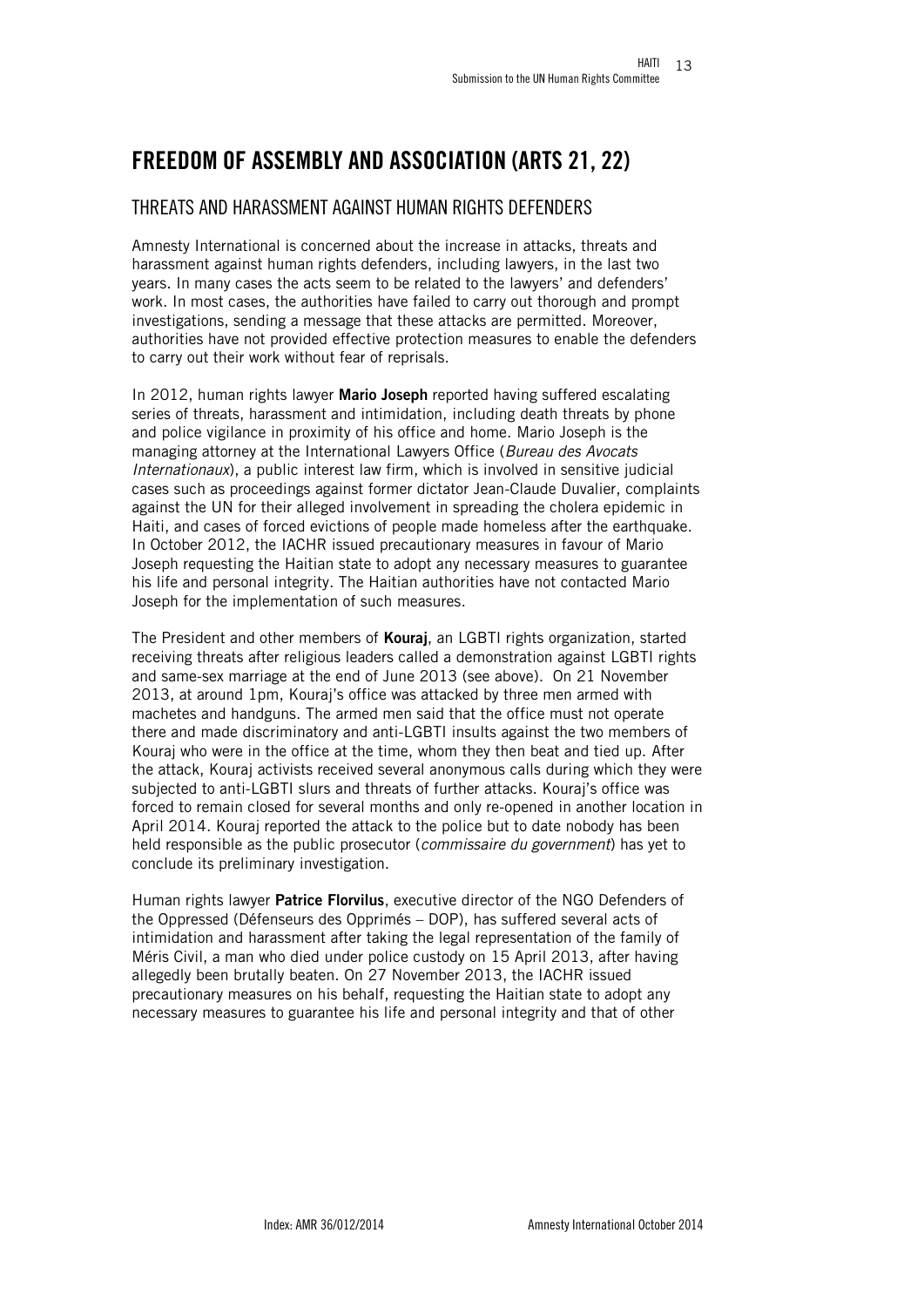members of DOP. The Haitian authorities have not taken any steps to implement those measures.

On 2 April 2014, Pierre Espérance, executive director of the National Human Rights Defence Network (Réseau National de Défense des Droits Humains, RNDDH), one of Haiti's leading human rights organizations, received a threatening letter at the organization's office. A complaint was lodged on 9 April with the office of the Public Prosecutor, but it is not clear if an investigation has already been opened. On 9 June, the IACHR issued precautionary measures on behalf of Pierre Esperance, requesting the Haitian state to adopt any necessary measures to guarantee his life and personal integrity. Although he has reported not having suffered any further threat since then, he has not received any information about the outcome of the investigation nor has been contacted by the authorities for the implementation of the precautionary measures.

Malya Vilard Apolon and Marie Eramithe Delva, coordinator and secretary general of Komisyon Fanm Viktim Pou Viktim (KOFAVIV), a women's rights organization mainly working to assist victims of sexual violence, have received a series of threats and acts of harassment and intimidation since the summer of 2013. After they filed a complaint on 17 September 2013, an investigation was opened, which led to the arrest on 24 February 2014 of one of the suspected perpetrators of the attacks. Shortly after the arrest, Marie Eramithe Delva and other KOFAVIV members started receiving threatening telephone calls and text messages, including death threats. Complaints were again lodged with the police, but no steps are known to have been taken to initiate investigations into the incidents and no protection measures have been provided to Marie Eramithe or any other staff at risk, despite their repeated calls for protection.

#### Amnesty International calls on the Haitian authorities to:

- $\blacksquare$  fully, promptly and effectively investigate the allegations of attacks, threats and intimidation against human rights defenders, including lawyers, make the results public and bring the perpetrators to justice;
- $\blacksquare$  provide effective protection measures to lawyers and human rights defenders in accordance with their wishes, including by fully implementing the IACHR's precautionary measures when these have been granted.
- $\blacksquare$  ensure a safe and enabling environment in which it is possible to defend human rights without fear of reprisal or intimidation.

#### <span id="page-13-0"></span>EXCESSIVE USE OF FORCE TO DISPERSE DEMONSTRATIONS (ARTS 6, 7)

In the last two years, Amnesty International has received a growing number of reports of excessive use of force by the police to disperse demonstrations, often resulting in a high number of people injured and occasionally fatally injured.

For example, on 16 July 2013 a demonstration was being carried out in Estere, in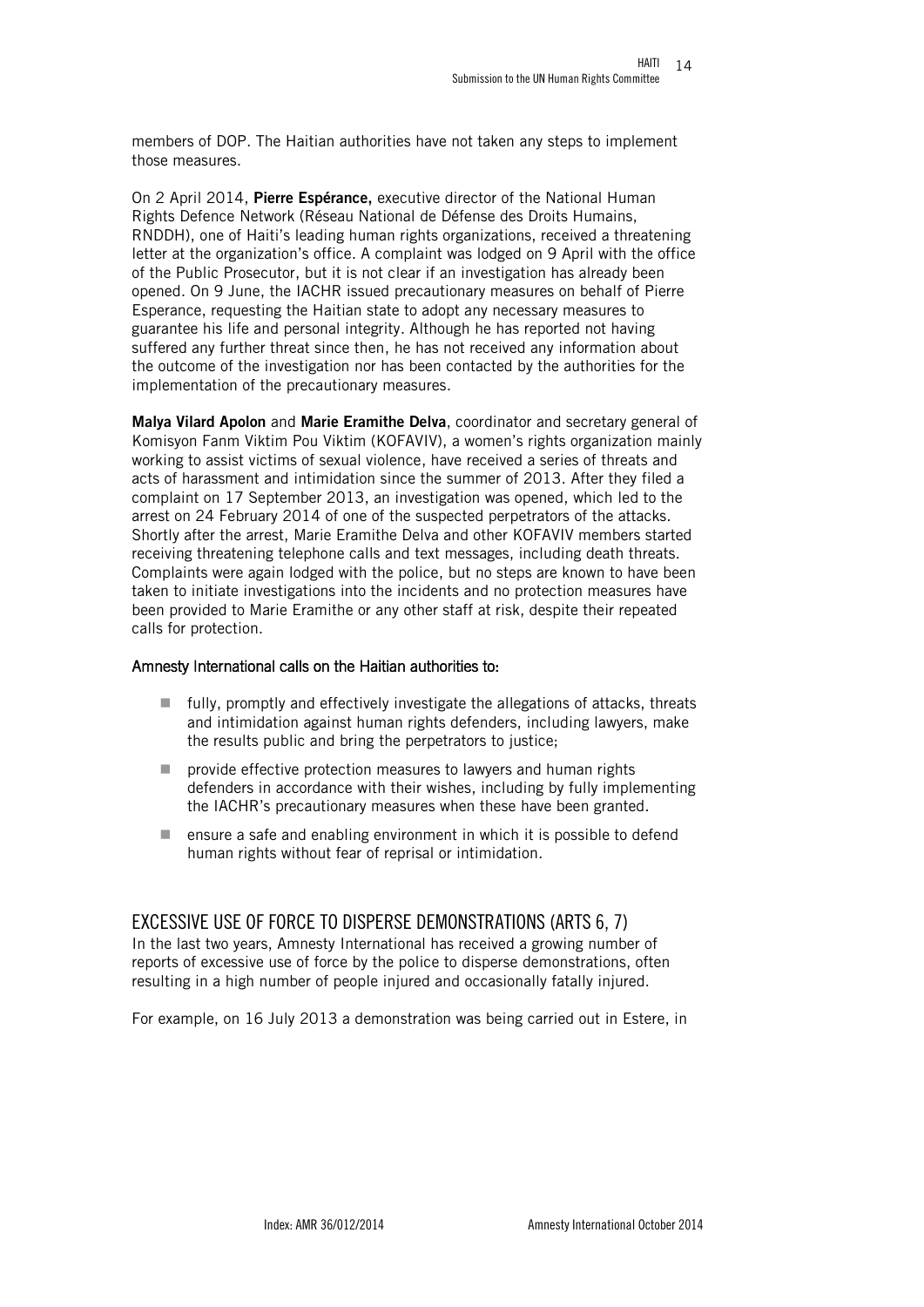the Artibonite province, to protest against the suspicious death of a judge. People interviewed by the National Human Rights Defence Network stated that the police illegitimately dispersed the demonstration firing live ammunitions and throwing tear gas. As a result, a man, Rolcy Amétus, was killed, many others were injured and several children suffered from the inhalation of the gases.<sup>18</sup> The General Inspectorate of the Police carried out an internal investigation and concluded that the conduct of the police had been lawful. No judicial investigation is known to have been carried out.

On 18 November 2013, the police reportedly fired tear gas inside the Faculty of Ethnology of the Haiti State University, where students were protesting for the arrest of another student a few days earlier during other demonstrations. One of the tear gas grenades reached a student, Renel Desir, who as a consequence lost his right hand. Renel Desir was obliged to go to Cuba to receive specialised medical care but has not received any financial support by any State institution or any kind of reparation for the damages, as the authorities failed to investigate the incident.

Despite the fact that the Justice and Security Commission of the Senate summoned the Director of the Police a few times to express concern about the violence used in policing demonstrations, no substantial change has been observed in relation with the police behaviour and no police officer is known to have faced criminal investigations and/or disciplinary actions for their involvement in incidents of excessive use of force in the context of policing demonstrations.

In this context, Amnesty International considers problematic the administrative decision issued by the Minister of Justice in October 2013<sup>19</sup> giving instructions to the police not to execute judicial orders to arrest police officers without the Minister's authorisation. Such a decision establishes an undue level of scrutiny by the government on judicial decisions and could negatively impact police accountability.

#### Amnesty International calls on the Haitian authorities to:

- ensure that the police take all necessary measures to avoid the use of force and firearms to disperse demonstrations and when necessary, it complies with the principles of proportionality, legality, accountability, necessity and subsidiarity, in compliance with the UN Basic Principles on the Use of Force and Firearms by Law Enforcement Officials.
- $\blacksquare$  ensure that all incidents of excessive use of force by the police are

<sup>18</sup> Reseau National de Défense des Droits Humains, *Les libertés d'expression, réunion et association en peril en Haïti*, 9 December 2013, page 6, available at http://rnddh.org/content/uploads/2013/12/Libert%C3%A9-dexpression.pdf

 $19$  Memorandum Nr. 19/Scce/4 issued by the Ministry of Justice and Public Security on 21 October 2013.